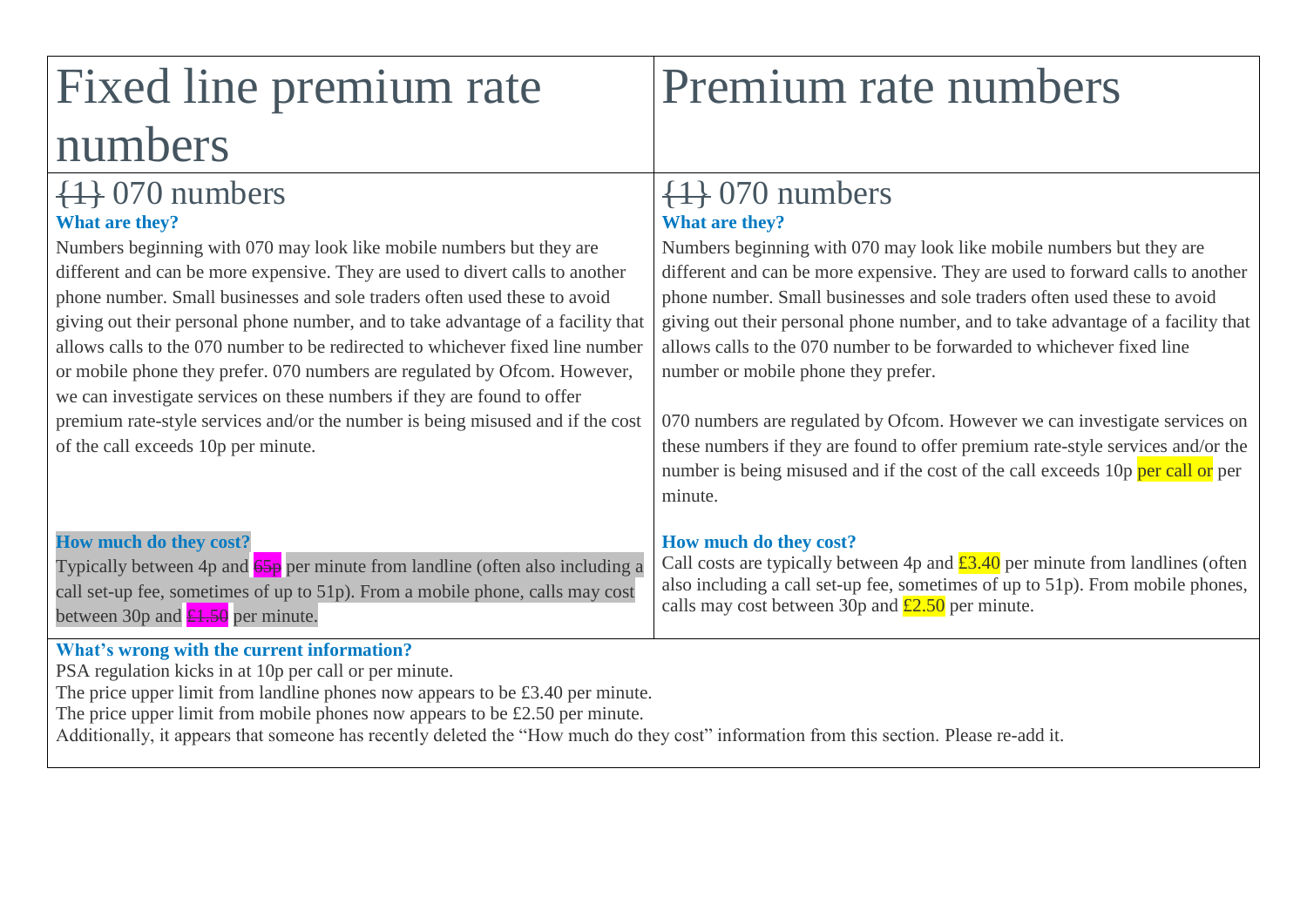| {3} 0870, 0871, 0872 or 0873<br>What are they?<br>These numbers are normally used for eustomer service lines, such as technical<br>support lines, chat lines, tarot/horoscope lines and sales/booking lines. Where<br>these numbers charge more than 5.833 pence per call, exclusive of VAT, they<br>are regulated by Phone-paid Services Authority. | $\{2\}$ 087 numbers<br><b>What are they?</b><br>These numbers provide a benefit to the called party, but at a lower level than<br>for most 09 numbers. They are used mainly for chat lines, tarot/horoscope<br>lines and sales/booking lines.                                                                                                                                                                                                                                                                                                                                                                                                                                                                                                                                                                                                                                                                                               |
|------------------------------------------------------------------------------------------------------------------------------------------------------------------------------------------------------------------------------------------------------------------------------------------------------------------------------------------------------|---------------------------------------------------------------------------------------------------------------------------------------------------------------------------------------------------------------------------------------------------------------------------------------------------------------------------------------------------------------------------------------------------------------------------------------------------------------------------------------------------------------------------------------------------------------------------------------------------------------------------------------------------------------------------------------------------------------------------------------------------------------------------------------------------------------------------------------------------------------------------------------------------------------------------------------------|
| How much do they cost?<br><b>Typically Service Charges can be between 7p and 15p per minute, with some</b><br>phone operators charging an additional Access Charge for use of these number<br>ranges.                                                                                                                                                | How much do they cost?<br>The call cost consists of an Access Charge set by and paid to the benefit of the<br>caller's landline or mobile provider and a Service Charge set by and paid to<br>the benefit of the service provider and their telecoms provider. Where the<br>Service Charge element of the call cost is more than 7p per call or per minute,<br>inclusive of VAT, they are regulated by the Phone-paid Services Authority.<br>The Service Charge for 087 numbers can be up to 13p per call or per minute,<br>or a combination of both. There are 20 Service Charge price points that can<br>apply to 087 numbers. The call charge must be shown in close proximity to<br>the number, wherever the number is advertised or promoted.<br>Some examples of Service Charges for 087 numbers:<br>10 pence per call<br>8 pence per minute<br>13 pence per minute<br>10 pence per call plus 10 pence per minute (after 60 seconds). |

#### **What's wrong with the current information?**

These numbers are not used for 'customer service' lines, Regulation 41 of the Consumer Contracts Regulations 2013 has seen to that.

The lower limit where regulation applies should be expressed including VAT as per other charges in this document.

The upper limit for the Service Charge on an 087 number is not 15p per minute.

It is not "some" phone operators that add an Access Charge, it is all of them.

The Access Charge plus Service Charge system isn't as clearly explained as it could be.

Lack of consistency of presentation with other sections.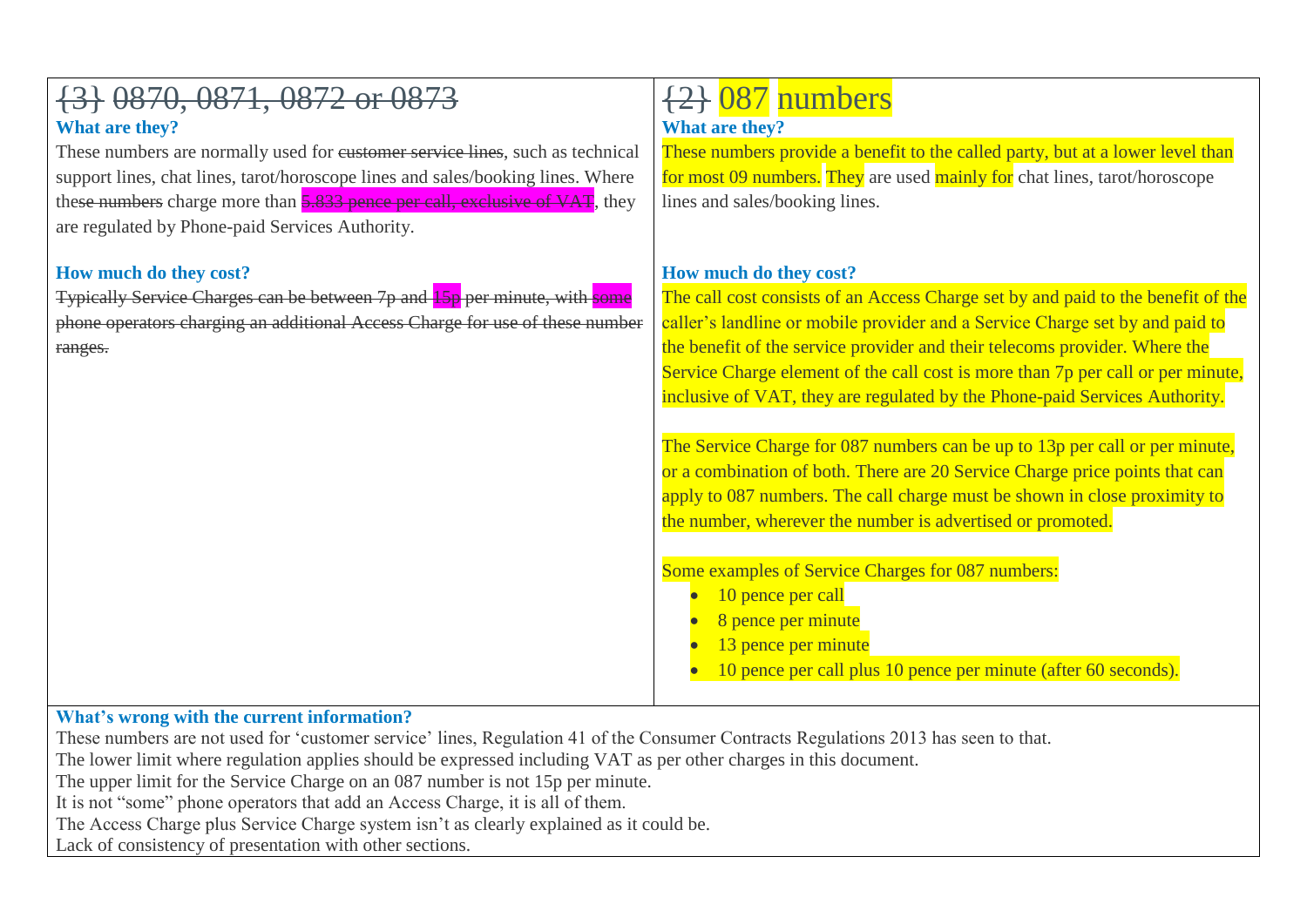#### {4} 09 numbers **What are they?** These numbers are mainly used for competitions, TV voting, horoscopes, chat lines, adult lines, recorded information and professional advice services. **How much do they cost?** Service Charges can be made in a range of formats with the simplest being a per minute charge between 7p and £3.60 per minute. Other prices may involve a fixed fee charged for the first 60 seconds of call, or part thereof, and a pence per minute duration applies following the first 60 seconds, with the maximum fee being £4.45 per call and £2.57 per minute; or a fixed call fee plus a per minute charge, such as  $77$  pence per call plus £1.55 per minute (with both charges starting from connection); or be a fixed charge, with a maximum single fee of £6.00 per call. {3} 09 numbers **What are they?** These numbers are used mainly for competitions, TV voting, horoscopes, chat lines, adult lines, recorded information and professional advice services. **How much do they cost?** The call cost consists of an Access Charge set by and paid to the benefit of the caller's landline or mobile provider and a Service Charge set by and paid to the benefit of the service provider and their telecoms provider. Where the Service Charge element of the call cost is more than 7p per call or per minute, inclusive of VAT, they are regulated by the Phone-paid Services Authority. The Service Charge for 09 numbers can be up to £6.00 per call or up to  $£3.60$ per minute, or a combination of both. There are 89 Service Charge price points that can apply to 09 numbers. The call charge must be shown in close proximity to the number, wherever the number is advertised or promoted. Some examples of Service Charges for 09 numbers: 50p per call £6.00 per call 20p per minute £3.60 per minute 77 pence per call plus £1.55 per minute (from the start of the call) £4.45 per call plus £2.57 per minute (after 60 seconds).

## **What's wrong with the current information?**

The Access Charge plus Service Charge system isn't as clearly explained as it could be. The example charges are not easy to follow, and are a mix of maximums and random examples.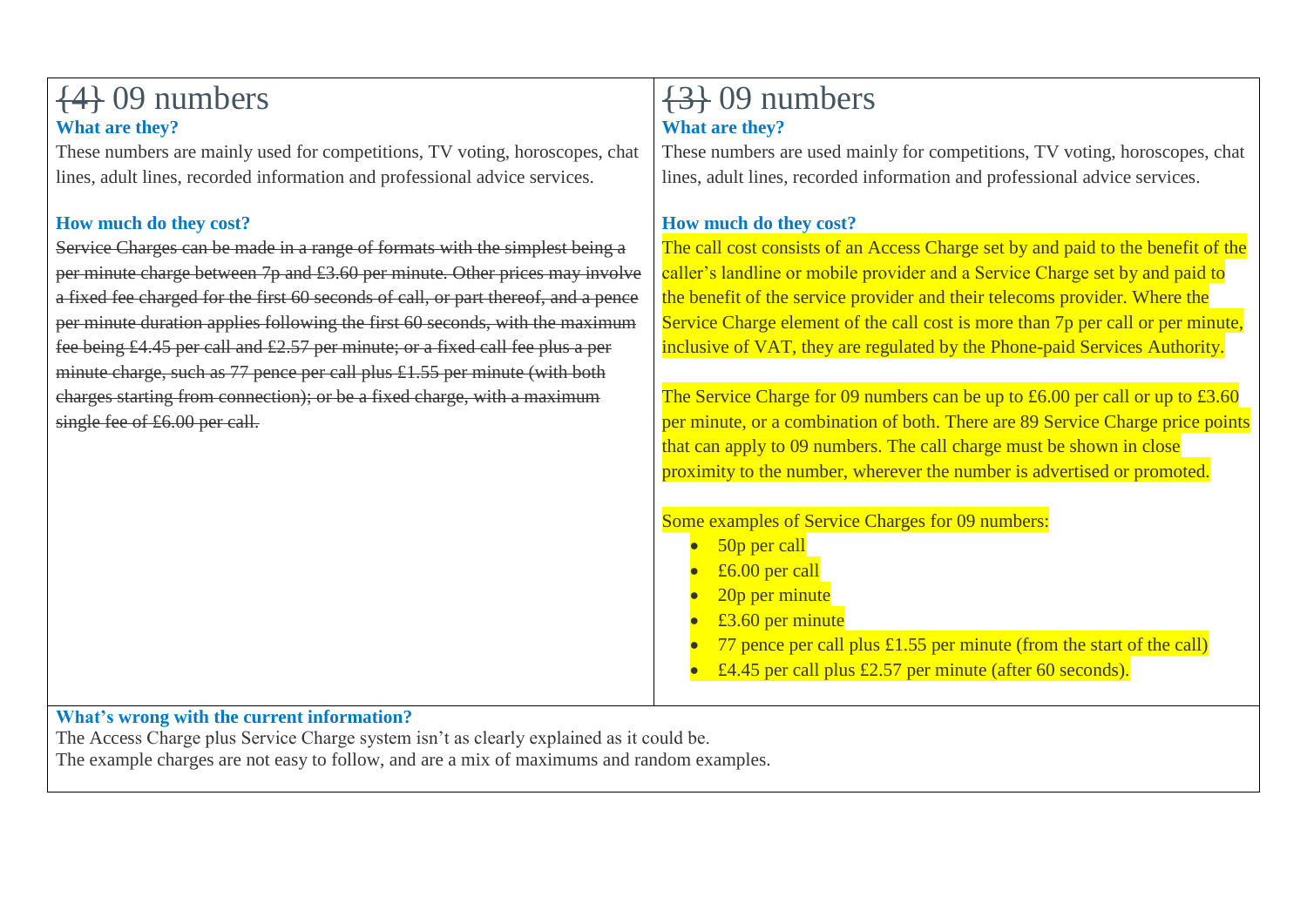# {2} 118 – directory enquiries **What are they?**

These 6-digit numbers beginning with 118, are used for directory enquiries services which will tell you the phone number or address of a business or a home address.

## **How much do they cost?**

Most calls include a charge to connect and then a charge for every minute you use the line (can be up to £5 per minute). Most phone operators charge an additional Network Access Charge for use of these numbers. Such numbers can impose a Service Charge in a variety of different ways with the maximum Service Charge being  $£6.98$  per call plus £3.49 per minute - fixed fee is the charge for first 60 seconds of call, or part thereof, and ppm duration applies following the first 60 seconds. Other prices may involve a fixed call fee plus a per minute charge, such as £3.99 per call plus £1.39 per minute (with both charges starting from connection); or be a fixed charge, such as 75 pence per call; or simply be a more traditional cost per minute Service Charge, such as £2.20 per minute.

# {4} 118 – directory enquiries **What are they?**

These 6-digit numbers beginning with 118, are used for directory enquiries services which will tell you the phone number for a business or home address.

## **How much do they cost?**

The call cost consists of an Access Charge set by and paid to the benefit of the caller's landline or mobile provider and a Service Charge set by and paid to the benefit of the service provider.

The Service Charge for 118 numbers can be up to £15.98 per call or up to £7.99 per minute, or a combination of both. There are 100 Service Charge price points that can apply to 118 numbers. The call charge must be shown in close proximity to the number, wherever it is advertised or promoted.

#### Some examples of Service Charges for 118 numbers:

- 75 pence per call
- £2.20 per minute
- £3.99 per call plus £1.39 per minute (from the start of the call)
- £6.98 per call plus £3.49 per minute (after 60 seconds)
- £11.98 per call plus £5.99 per minute (after 60 seconds).

#### **What's wrong with the current information?**

The "up to £5 per minute" charge was the case only before 1 July 2015. The Access Charge plus Service Charge system isn't as clearly explained as it could be. The highest cost calls have a Service Charge of £15.98 per call plus £7.99 per minute. The example charges are not easy to follow.